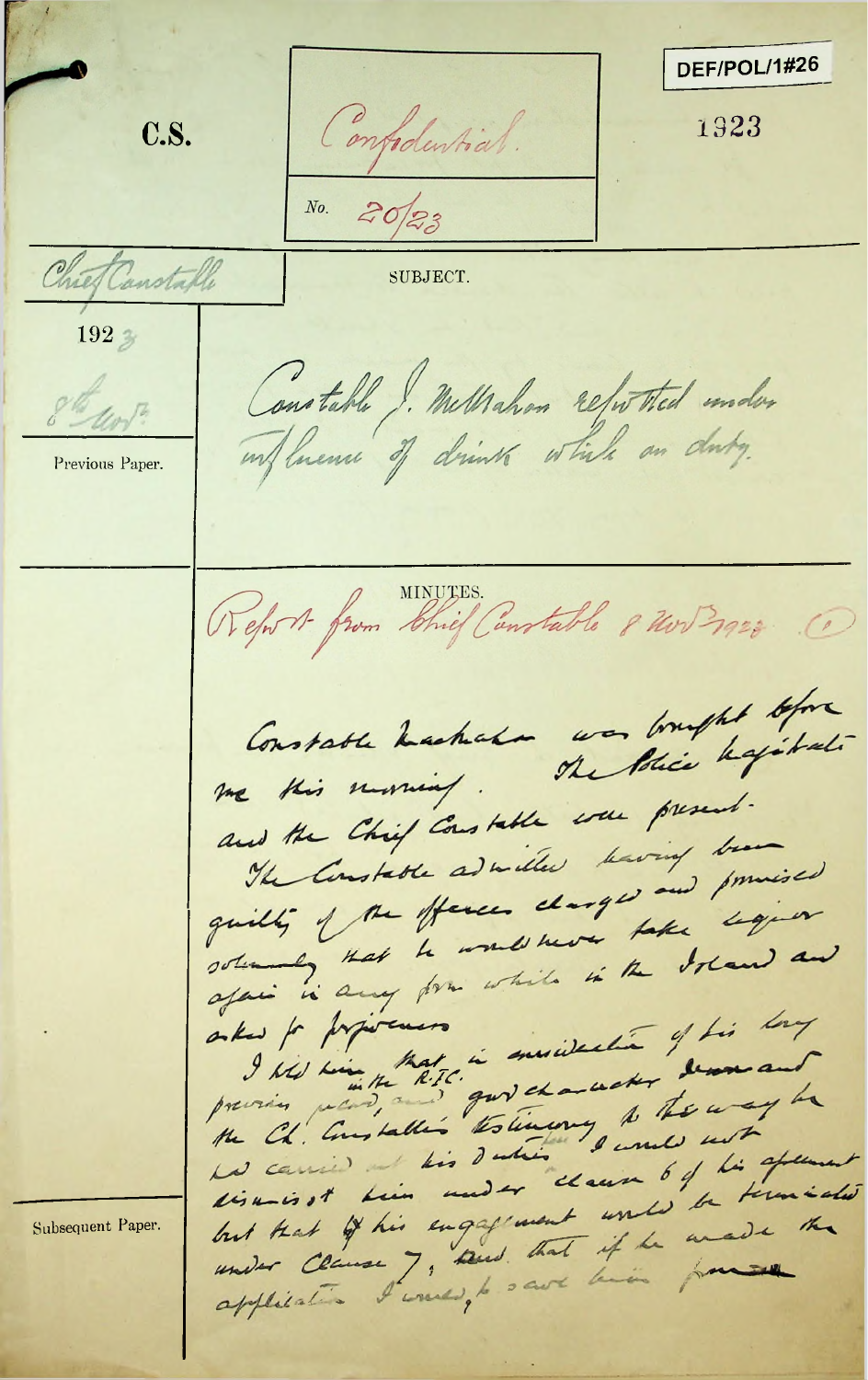$\lambda$ public humbralian accept it. He again before for profinemens and osked to be fined. He said that it was improvible for pared to alter the decision to tenurals his service and that he should be prepared to leave by the mail in how worth time but that one week previous to the departure of that mail I would convider the matter again if the reports made on him gave fromed for praniedentis 10 Lovember 1913 Momite to Chief Constable 10 titlette 10 h  $\circled{z}$  $(3)$ (3) was out the may verbal instructions The Chief Constable had reported. Der Constable has haben again for importer conduct and his report in writing stands titlet 3 face. 1924 Report received from chief Constable 3 Jany 1924 (4) Submitted of Cany 1924 titut 4 fax. 24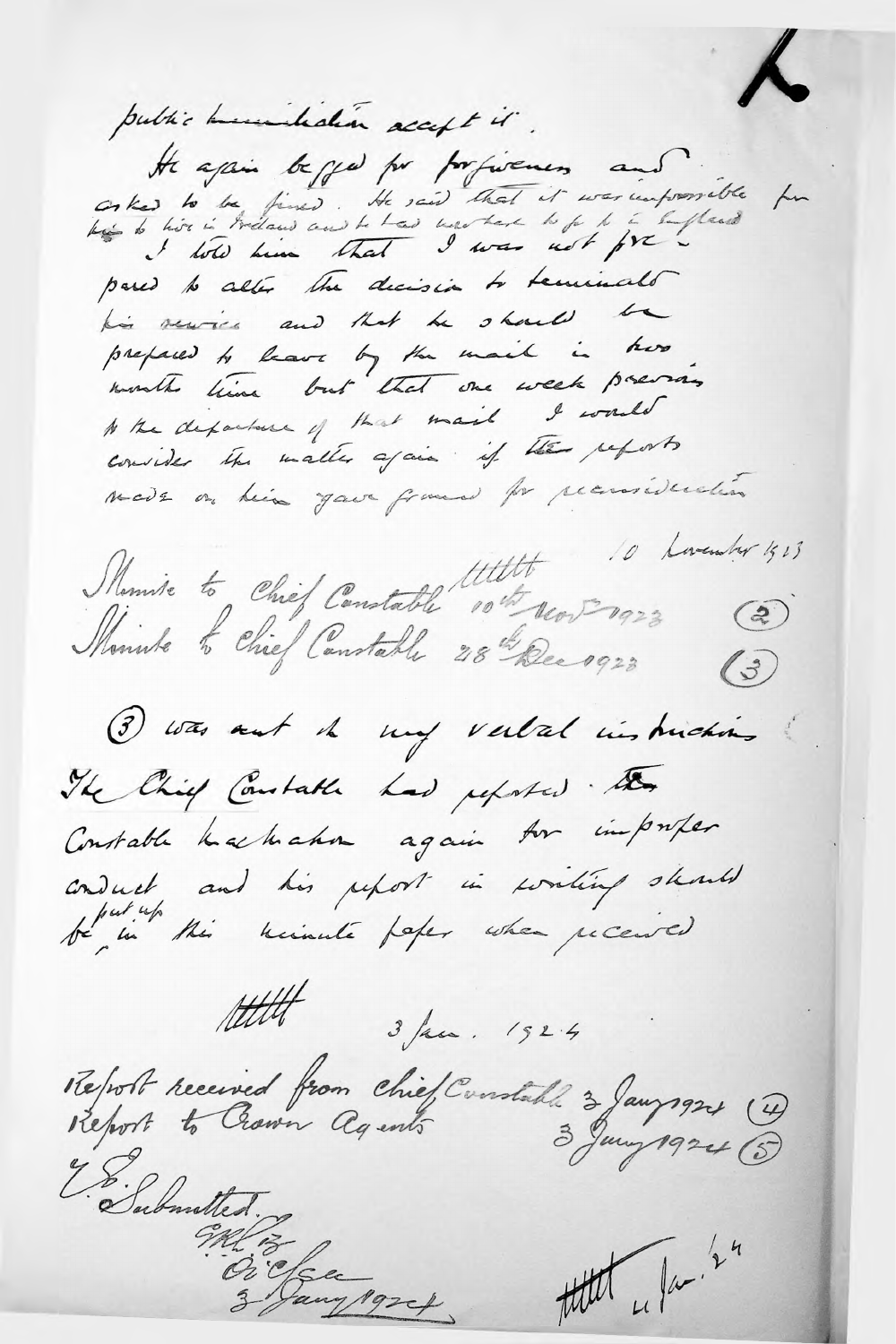C.S.O. No. onfl. 20/23

Inside Minute Paper.

Mon Agreearmor Mest-1.24 block of the Enector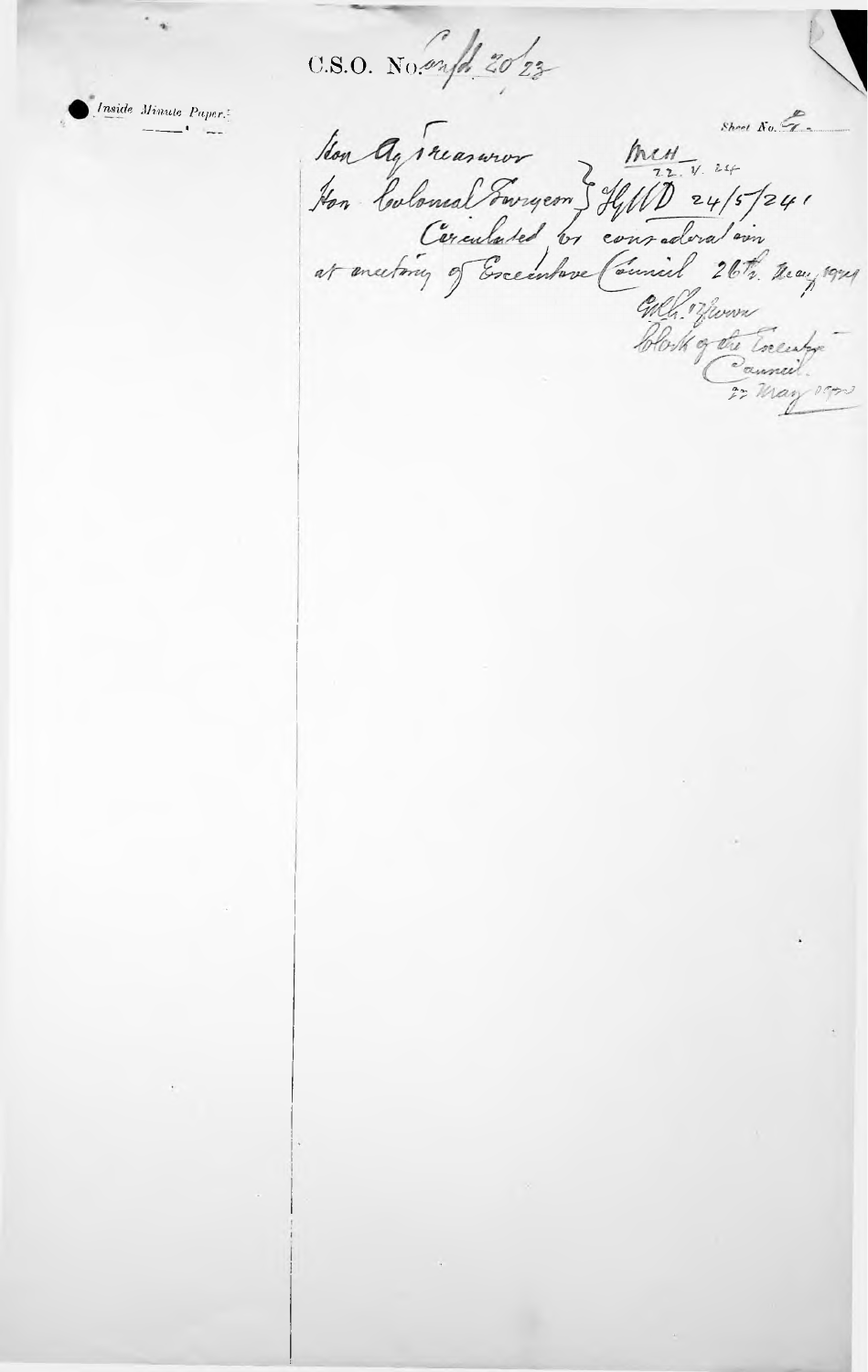Polici Station Hon Col Secretary Sir, beg to report that bondable We Mahou who under the influence. I drink while on duty on the J mich I suspended, him from duly at 1. p. nr ou the 4.<br>On the 3 inst Court J. Mahon was Laken before the Police Magistrate by me, charged with being under the influence of drink when off duty, il was silverely reprinanded. Jour Obedieint Serrant Chief Constable

 $\label{eq:2.1} \begin{array}{ccccc} \mathbb{C} & & \mathbb{C} & \mathbb{C} & \mathbb{C} \end{array}$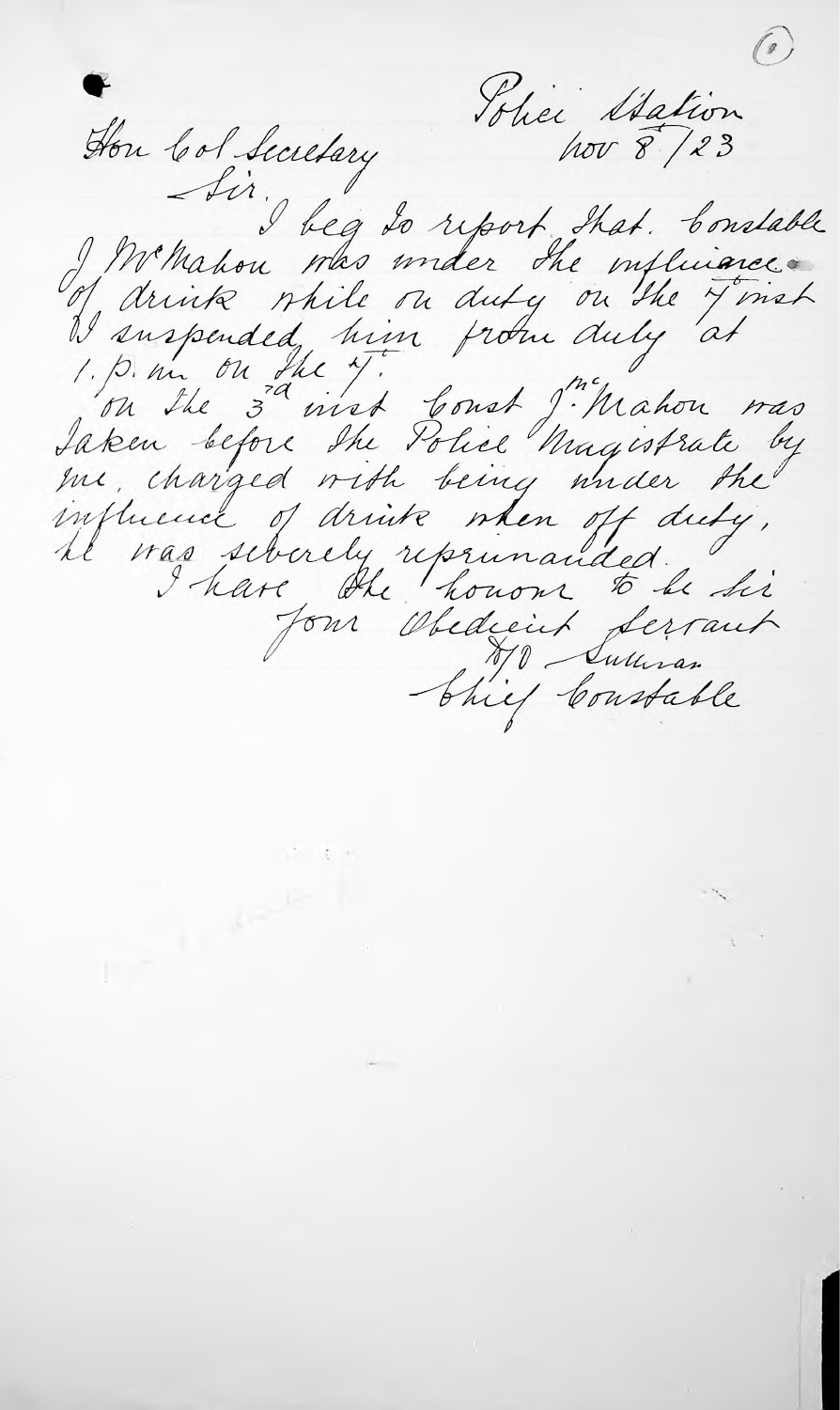## No. C. 20123. MINUTE. 20123.

(It is requested<br>that, in any refer-<br>ence to this letter, the above Number and the date may be quoted.

THE COLONIAL SECRETARY, Stanley.

Stanley, Falkland Islands.

....10th November, 1923.

*Prom To...The Chief Constable,* 

CONFIDENTIAL.

<sup>I</sup> am directed by the Acting Governor to attach herewith a copy of a minute from His Excellency relating to the conduct of Constable J. McMahon and to request you to communicate His Excellency's decision to constable McMahon.

G. R. L. Brown.

for colonial Secretary.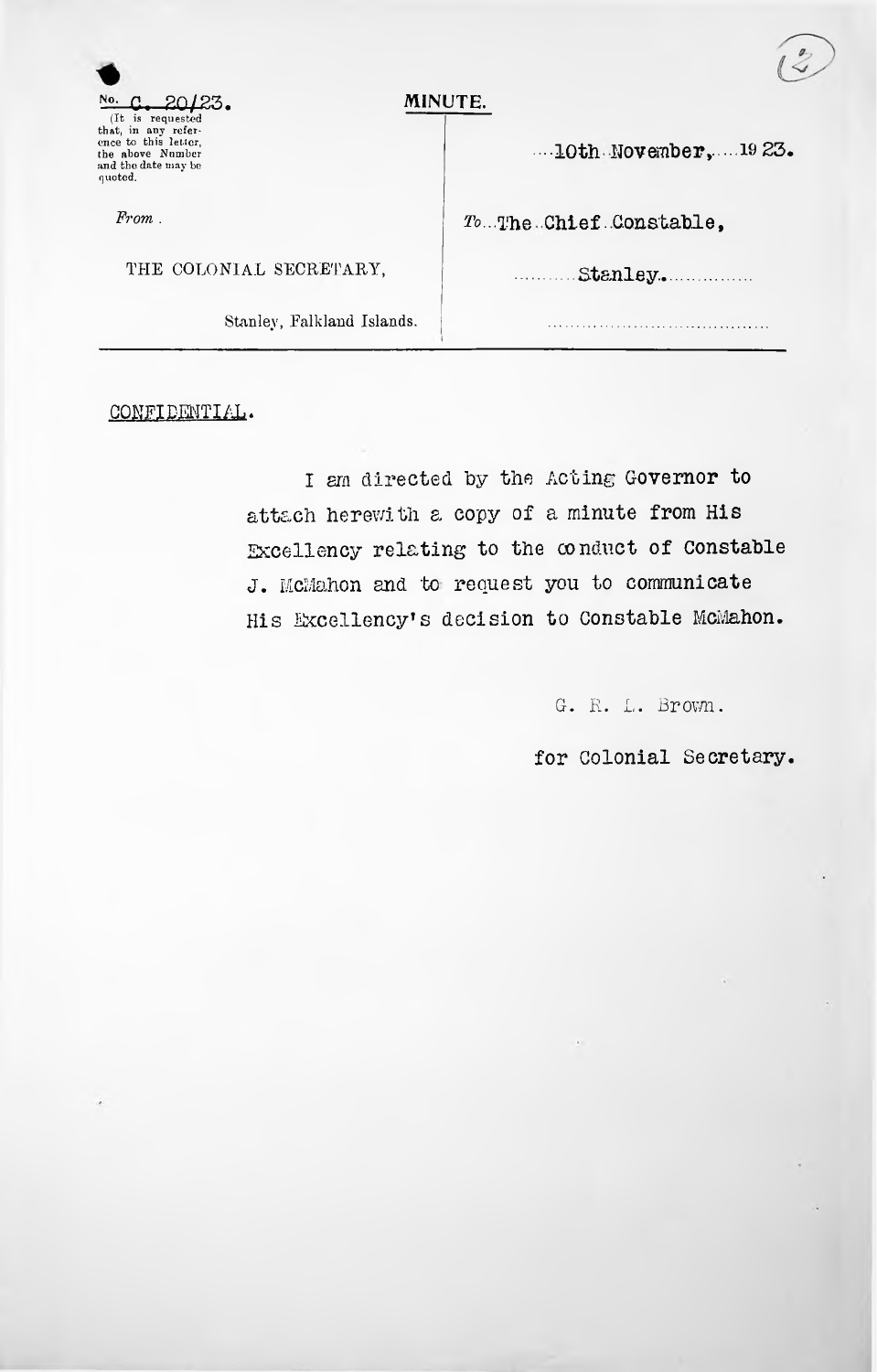|     | $C$ 20/23. |
|-----|------------|
| No. |            |

(It is requested that, in any refer-ence to this letter, the above Number and the date may be quoted.

*From*

THE COLONIAL SECRETARY,

Stanley, Falkland Islands.

**MINUTE.**

*To*

## Confidential.

 $\sqrt{2}$ 

With reference to my Minute of the 10th of November,  $1923$ , I am directed by the Acting Governor to inform you that owing to no favourable report having been received from you on the conduct of Constable McMahon His Excellency does not see any reason to alter his decision with regard to the termination of Constable McMahon's appointment.

2. I am to request you to inform Constable McMahon accordingly and to warn him to be prepared to leave for England by the next mail steamer.

G. R. L. Brown.

## for Colonial Secretary.

Stanley

The Chief Constable,

. . . . . . . . . . . .

28th December, **19** 23.

*f*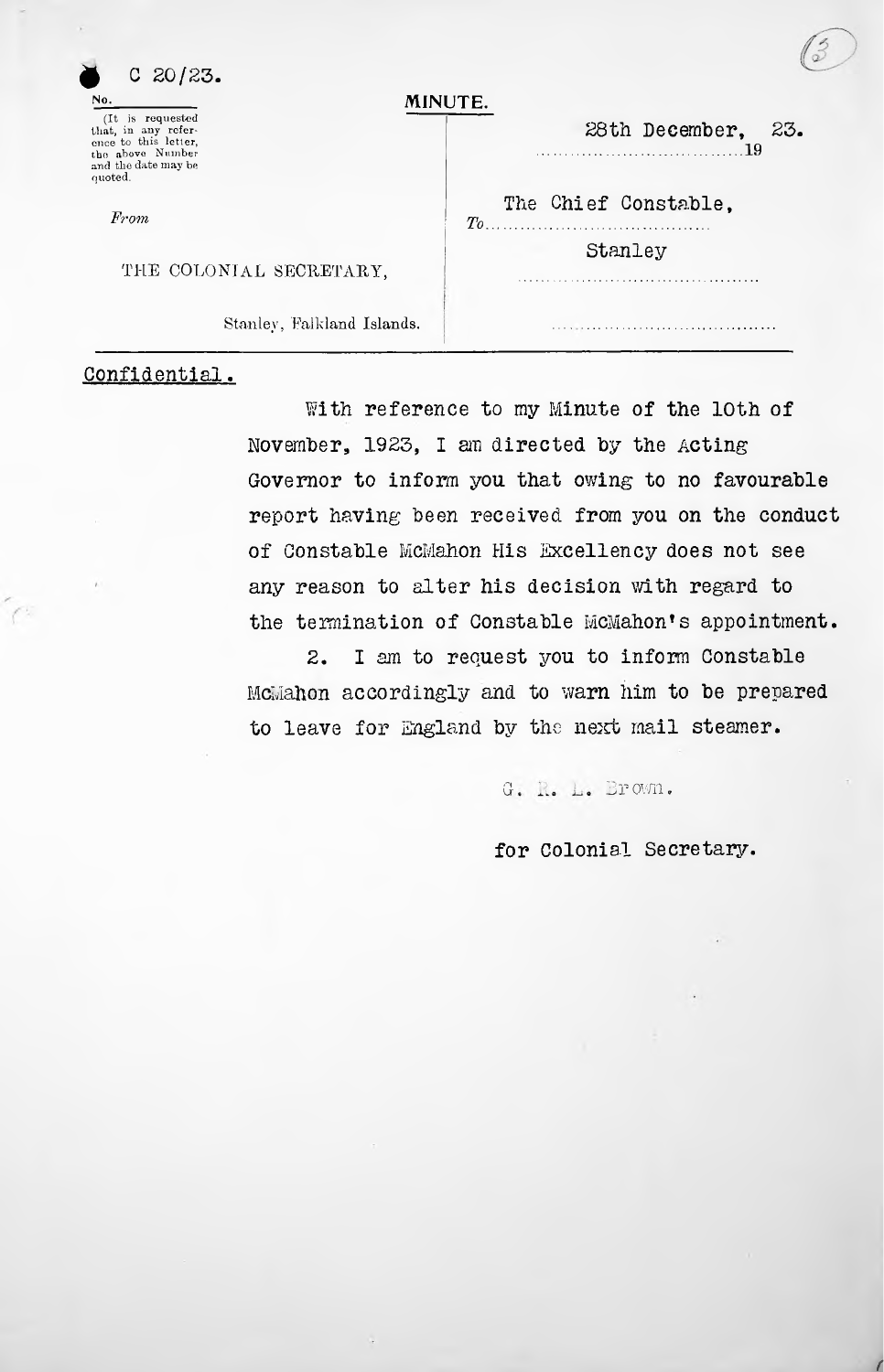FALKLAND ISLANDS.

 $(4)$ 

LETTER FORM.

Departmental Number.

From the Chief Constable

 $Date...2 - 1 - 24$ 

Reference

To the Hon Col. Surelary

SUBJECT.

Report on Constable Me Mahon

Numbers. Sir on the night of the 24 of Dee /23 Constable Me Makon was absent from duty. I visited the Police Station on several occasions, during the early morning of the 28, I could not been at the station after 1.10 am I heade entries in Police occurrence Book, and remained on duty<br>until 5 a.m., these entries were removed I sair boust he healon at 7.30. a. un at Police Station door he looked to le in a stupid condition and under the influence of liquor. I am sie Jon Obedient Lurant DM Sullivan the Constable